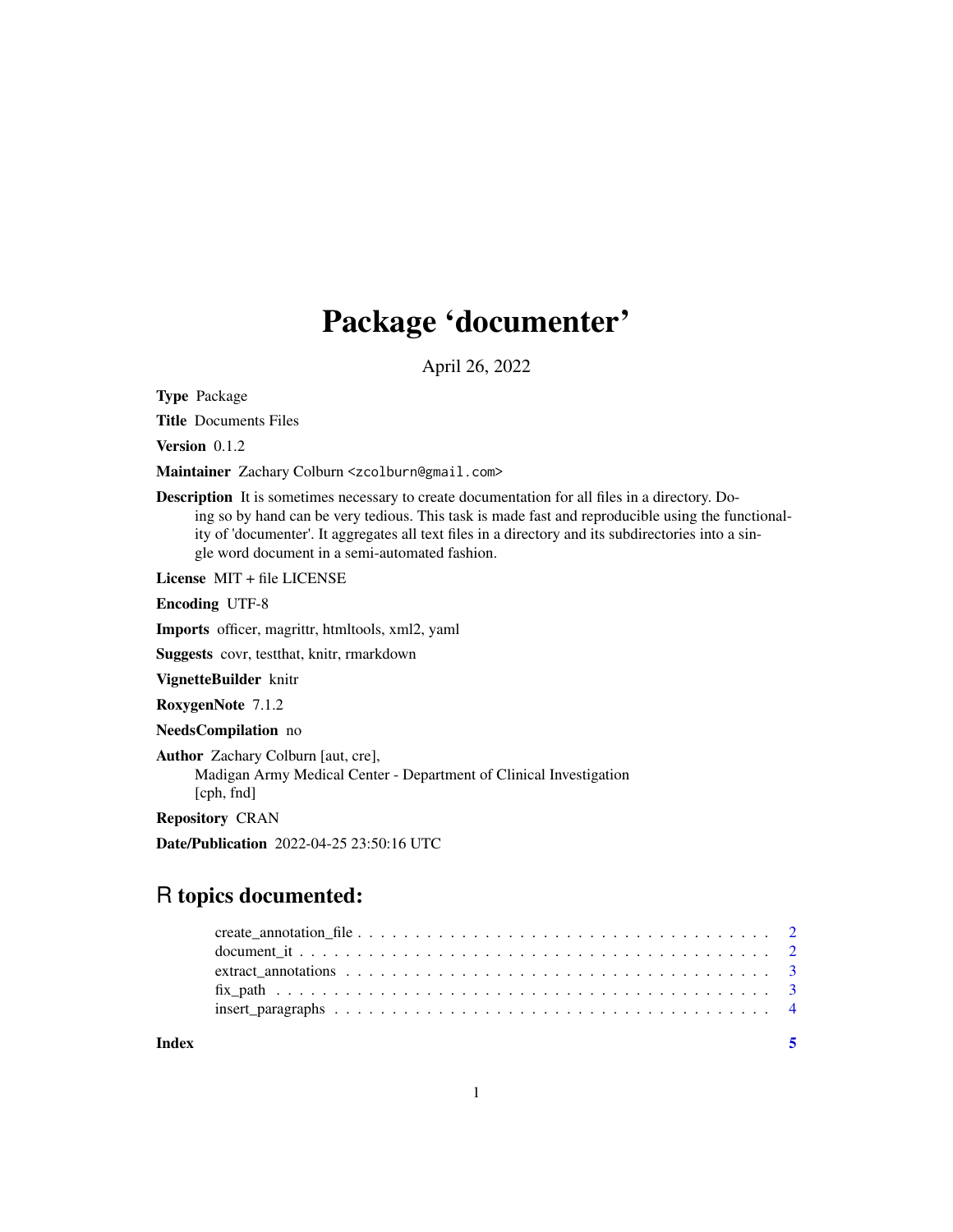```
create_annotation_file
```
*Create a template annotation file.*

#### Description

Create a template annotation file.

#### Usage

```
create_annotation_file(title = NULL, annotation_file = NULL)
```
#### Arguments

title The title within the documentation file. annotation\_file The path to the annotation file to be written.

#### Examples

```
## Not run: create_annotation_file()
```

| document_it | Generate documentation for the files of a directory. |  |  |  |
|-------------|------------------------------------------------------|--|--|--|
|-------------|------------------------------------------------------|--|--|--|

#### Description

Generate documentation for the files of a directory.

#### Usage

```
document_it(input_directory, output_file, annotation_file = NULL, title = NULL)
```
#### Arguments

| input_directory |                                                     |
|-----------------|-----------------------------------------------------|
|                 | The directory of files to be documented.            |
| output_file     | The path to the output file that will be generated. |
| annotation_file |                                                     |
|                 | The path to the annotation file if present.         |
| title           | The title of the output document.                   |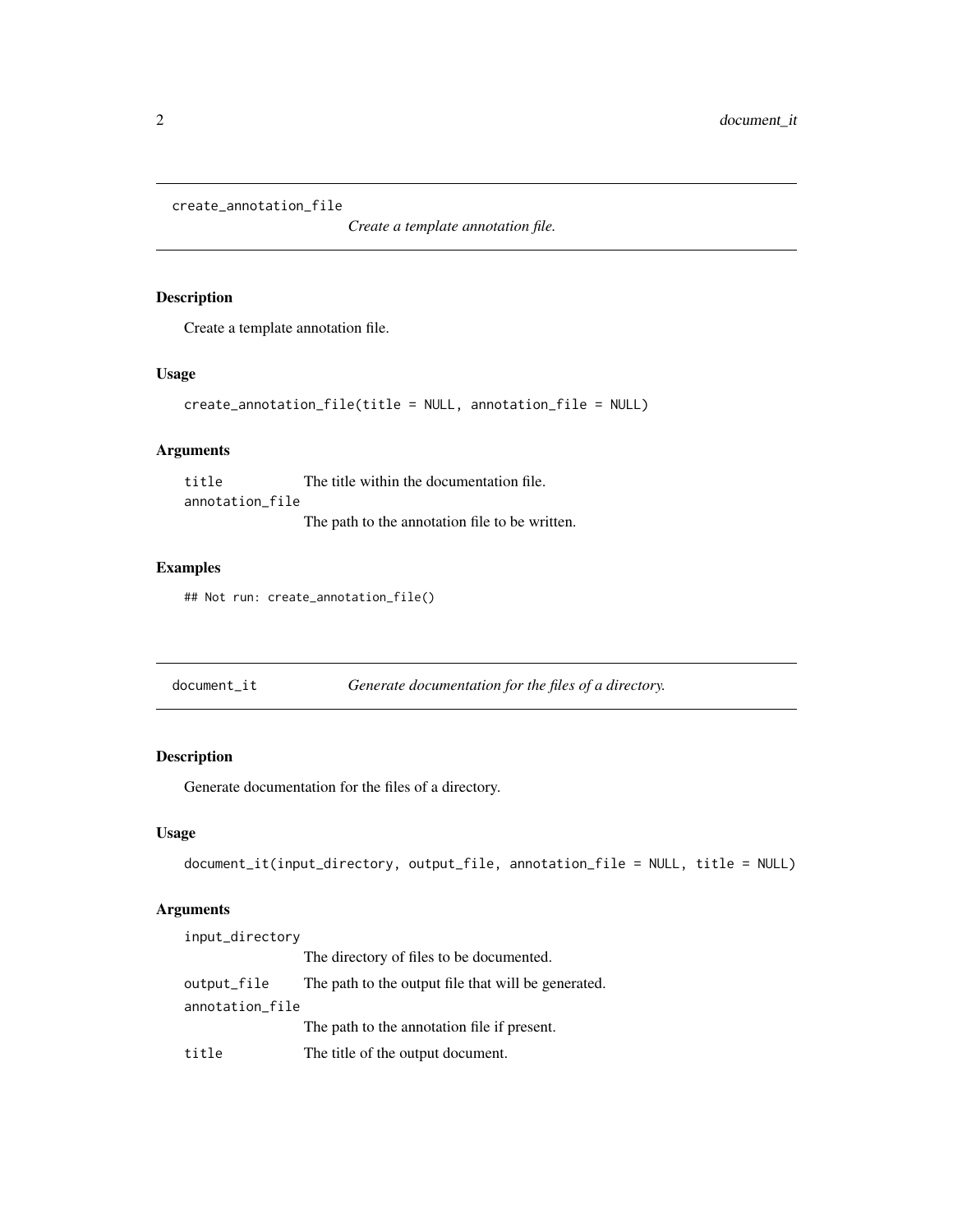#### <span id="page-2-0"></span>extract\_annotations 3

#### Examples

```
input <- system.file("extdata", "example", package = "documenter")
document_it(
input_directory = input,
output_file = file.path(tempdir(), "documentation"),
annotation_file = NULL
)
```
extract\_annotations *Extract annotations from a yaml annotation file.*

#### Description

Extract annotations from a yaml annotation file.

#### Usage

```
extract_annotations(annotation_yml, title)
```
#### Arguments

|       | annotation_yml The yaml object read by document_it. |
|-------|-----------------------------------------------------|
| title | The title of the output document.                   |

fix\_path *Fix a file path.*

#### Description

Fix a file path.

#### Usage

```
fix_path(path)
```
#### Arguments

path The path needing to be fixed.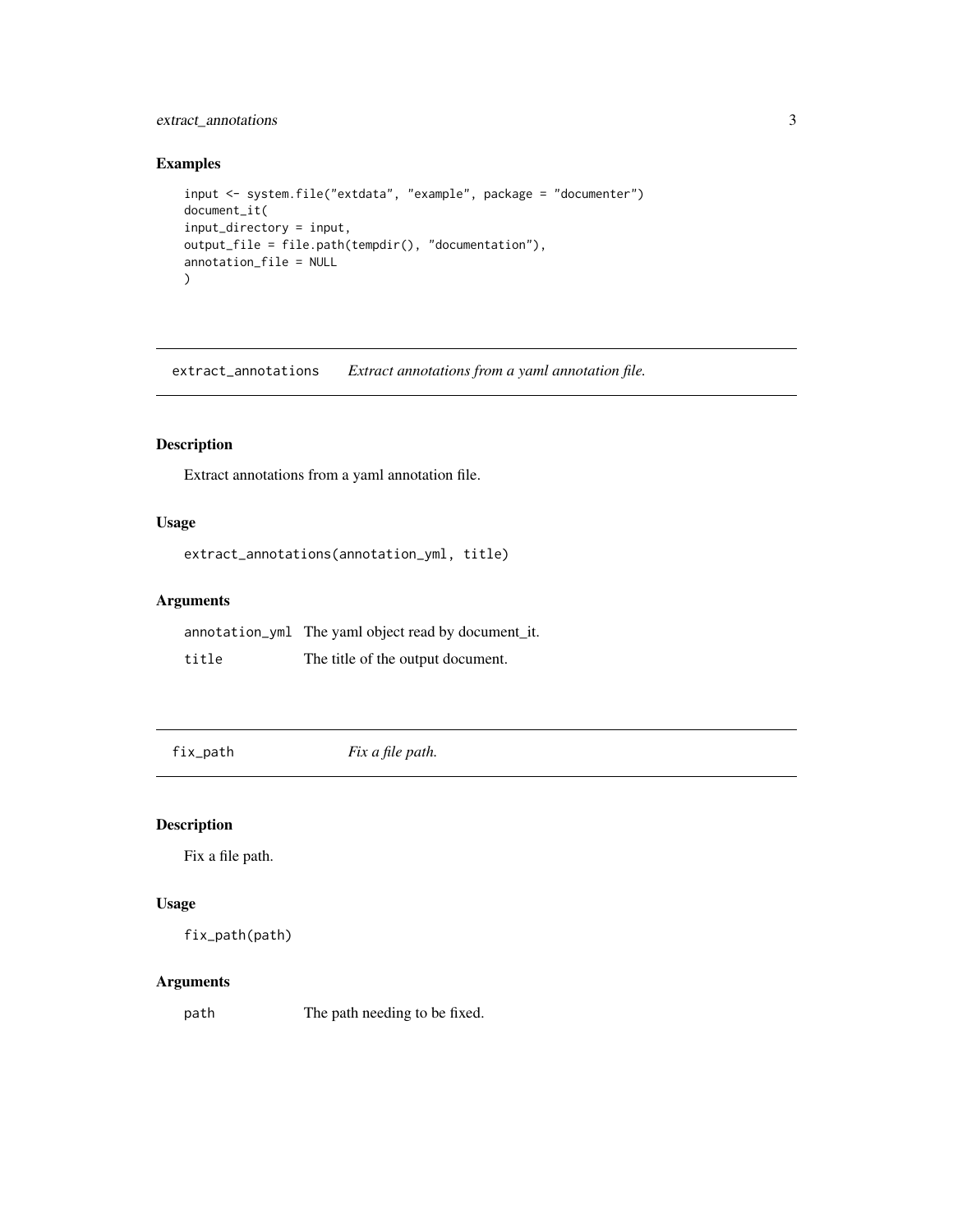<span id="page-3-0"></span>

#### Description

Insert each element of a vector into a document as a string of paragraphs.

#### Usage

insert\_paragraphs(denv, vec)

#### Arguments

| denv | The environment of the input docx object.                                      |
|------|--------------------------------------------------------------------------------|
| vec  | The character vector to be inserted. Each element should correspond to a sepa- |
|      | rate paragraph.                                                                |

#### Examples

## Not run: insert\_paragraphs(obj, vec)

## End(Not run)